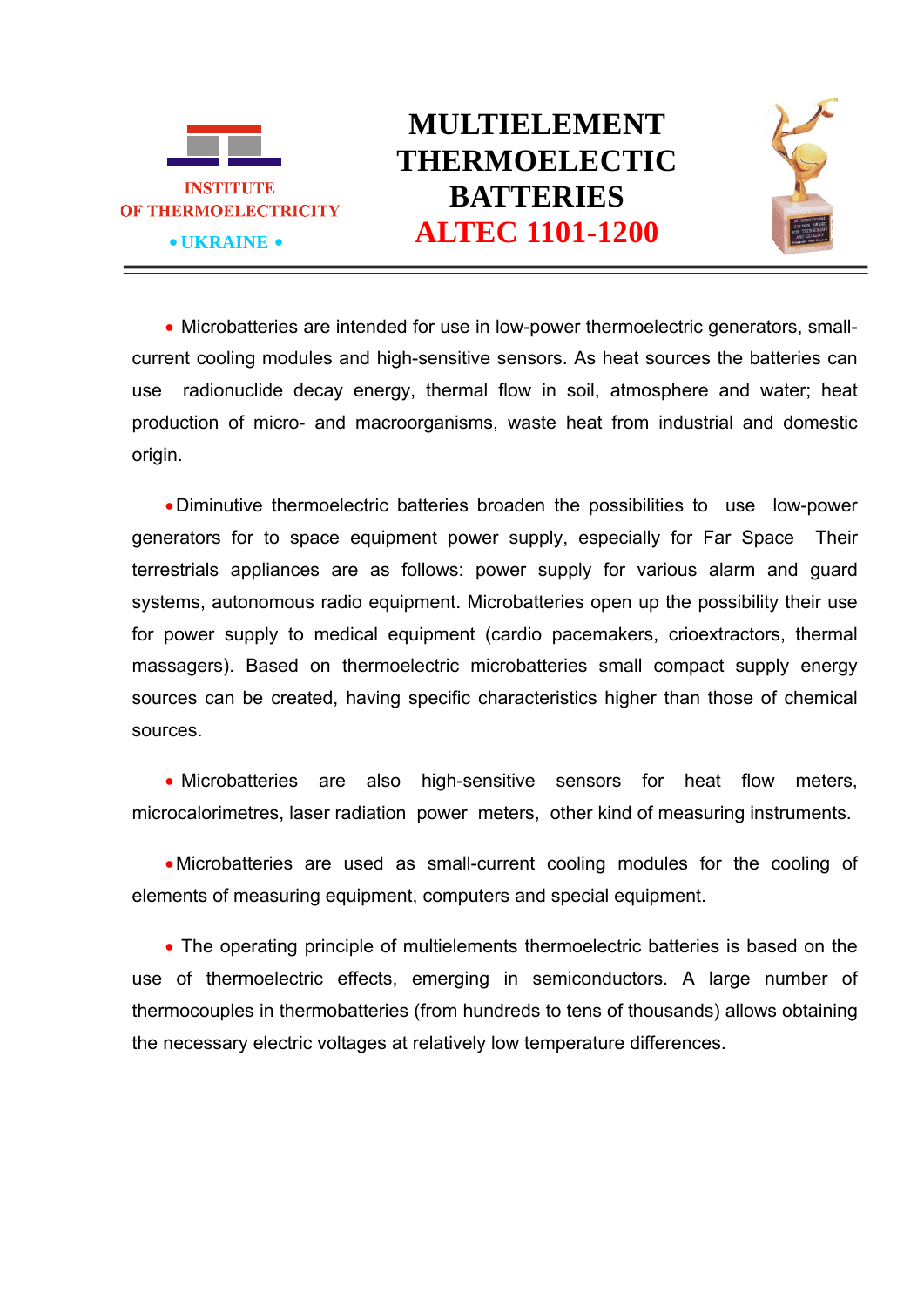## **Scheme and view of the multielement thermoelectric batteries**



*S* - area of thermobattery surface,  $H$  – thermobattery height,  $T_h$  - heat absorbing surface,  $T_c$ - heat isolating surface.

Multielement thermoelectric battery consists of closely packed legs 1, commutation junctions 2 and electric contacts 3. The length of legs is generally 1-20 mm with crosssection from  $0.1 \times 0.1$  mm<sup>2</sup> to  $0.5 \times 0.5$  mm<sup>2</sup>. Materials for legs are *BiTe* extruded alloys or perfect single crystals. The strength of microbatteries is achieved by using special hightemperature bonding compounds.

 The reliability of microbatteries is provided by using special nondestructive technology of legs manufacturing and connections with anti-diffusion layers. In super reliable thermoelectric microbatteries special redundancy system has been used to improve considerably guaranteed service life. Due to redundancy, the microbatteries retain their reability even at complete destruction of some legs. At complete destruction of one leg electric power generated by microbattery is reduced only by 1-3%.

- Parameters of multielement thermoelectric batteries are given in tables 1-4.
- Characteristics of multielement thermoelectric batteries are given in Fig. 1-3

 **Orders and additional information:** General Post Office, Box 86, Chernivtsi, 58002, Ukraine; e-mail: ite@inst.cv.ua; fax: (380-3722)-41917; tel.: (380-3722)-44422; http://ite.cv.ukrtel.net.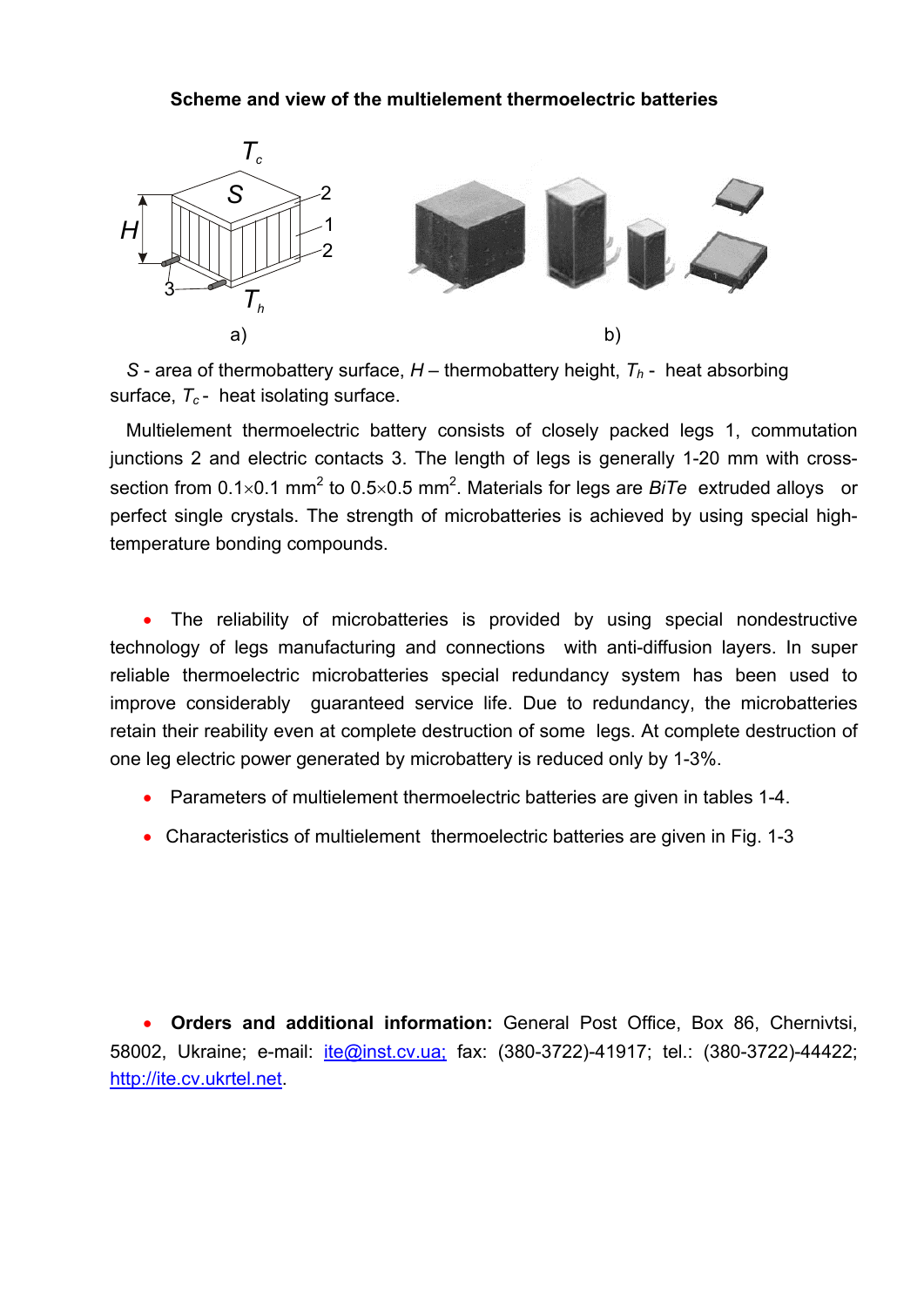## **Parameters of multielement thermoelectric batteries**

Table 1

|                  |      |                | $S = 5 \times 5 = 25$ (mm <sup>2</sup> ) | $T_c = 25^{\circ}$ C<br>$T_h$ = 125°C |                 |                 | In sensor<br>mode |      |     |       |          |                            |
|------------------|------|----------------|------------------------------------------|---------------------------------------|-----------------|-----------------|-------------------|------|-----|-------|----------|----------------------------|
| Type of          | Η,   | $h_0$ ,        | $S_0$                                    | n,                                    | $T_{c \min}$    | $T_{c \max}$    | $T_{h \max}$      | U,   | W,  | Q,    | $\eta$ , | $W^*$ x 10 <sup>-9</sup> , |
| batteries        | mm   | mm             | mm <sup>2</sup>                          | legs                                  | $\rm ^{\circ}C$ | $\rm ^{\circ}C$ | $\rm ^{\circ}C$   | V    | mw  | W     | $\%$     | W                          |
| ALTEC1101        | 1,4  | $\mathbf{1}$   | 0,01                                     | 1890                                  | $-30$           | 80              | 125               | 20,1 | 171 | 6, 10 | 2,8      | 1,1                        |
| ALTEC1102        | 1,5  | $\mathbf{1}$   | 0,04                                     | 540                                   | $-30$           | 120             | 150               | 5,8  | 196 | 6,29  | 3,1      | 1,1                        |
| ALTEC1103        | 1,6  | $\mathbf{1}$   | 0,09                                     | 250                                   | $-30$           | 120             | 200               | 2,7  | 204 | 6,35  | 3,2      | 1,1                        |
| ALTEC1104        | 1,7  | 1              | 0, 16                                    | 144                                   | $-50$           | 120             | 230               | 1,5  | 209 | 6,39  | 3,3      | 1,1                        |
| ALTEC1105        | 1,8  | $\mathbf{1}$   | 0,25                                     | 94                                    | $-50$           | 120             | 230               | 1,0  | 213 | 6,42  | 3,3      | 1,1                        |
| ALTEC1106        | 2,4  | $\overline{2}$ | 0,01                                     | 1890                                  | $-30$           | 80              | 125               | 20,1 | 86  | 3,05  | 2,8      | 1,6                        |
| ALTEC1107        | 2,5  | $\overline{2}$ | 0,04                                     | 540                                   | $-30$           | 120             | 150               | 5,8  | 98  | 3,14  | 3,1      | 1,5                        |
| ALTEC1108        | 2,6  | $\overline{2}$ | 0,09                                     | 250                                   | $-30$           | 120             | 200               | 2,7  | 102 | 3,18  | 3,2      | 1,5                        |
| ALTEC1109        | 2,7  | $\overline{2}$ | 0, 16                                    | 144                                   | $-50$           | 120             | 230               | 1,5  | 105 | 3,20  | 3,3      | 1,5                        |
| ALTEC1110        | 2,8  | $\overline{2}$ | 0,25                                     | 94                                    | $-50$           | 120             | 230               | 1,0  | 107 | 3,21  | 3,3      | 1,5                        |
| ALTEC1111        | 5,4  | 5              | 0,01                                     | 1890                                  | $-30$           | 80              | 125               | 20,1 | 34  | 1,22  | 2,8      | 2,5                        |
| ALTEC1112        | 5,5  | 5              | 0,04                                     | 540                                   | $-30$           | 120             | 150               | 5,8  | 39  | 1,26  | 3,1      | 2,4                        |
| ALTEC1113        | 5,6  | 5              | 0,09                                     | 250                                   | $-30$           | 120             | 200               | 2,7  | 41  | 1,27  | 3,2      | 2,4                        |
| ALTEC1114        | 5,7  | 5              | 0, 16                                    | 144                                   | $-50$           | 120             | 230               | 1,5  | 42  | 1,28  | 3,3      | 2,4                        |
| ALTEC1115        | 5,8  | 5              | 0,25                                     | 94                                    | $-50$           | 120             | 230               | 1,0  | 43  | 1,28  | 3,3      | 2,4                        |
| ALTEC1116        | 10,4 | 10             | 0,01                                     | 1890                                  | $-30$           | 80              | 125               | 20,1 | 17  | 0,61  | 2,8      | 3,5                        |
| <b>ALTEC1117</b> | 10,5 | 10             | 0,04                                     | 540                                   | $-30$           | 120             | 150               | 5,8  | 20  | 0,63  | 3,1      | 3,4                        |
| ALTEC1118   10,6 |      | 10             | 0,09                                     | 250                                   | $-30$           | 120             | 200               | 2,7  | 20  | 0,64  | 3,2      | 3,4                        |
| ALTEC1119 10,7   |      | 10             | 0, 16                                    | 144                                   | $-50$           | 120             | 230               | 1,5  | 21  | 0,64  | 3,3      | 3,4                        |
| ALTEC1120   10,8 |      | 10             | 0,25                                     | 94                                    | $-50$           | 120             | 230               | 1,0  | 21  | 0,64  | 3,3      | 3,3                        |
| ALTEC1121 20,4   |      | 20             | 0,01                                     | 1890                                  | $-30$           | 80              | 125               | 20,1 | 9   | 0,30  | 2,8      | 5,0                        |
| ALTEC1122 20,5   |      | 20             | 0,04                                     | 540                                   | $-30$           | 120             | 150               | 5,8  | 10  | 0,31  | 3,1      | 4,8                        |
| ALTEC1123 20,6   |      | 20             | 0,09                                     | 250                                   | $-30$           | 120             | 200               | 2,7  | 10  | 0,32  | 3,2      | 4,8                        |
| ALTEC1124 20.7   |      | 20             | 0, 16                                    | 144                                   | $-50$           | 120             | 230               | 1,5  | 10  | 0,32  | 3,3      | 4,8                        |
| ALTEC1125 20,8   |      | 20             | 0,25                                     | 94                                    | $-50$           | 120             | 230               | 1,0  | 11  | 0,32  | 3,3      | 4,7                        |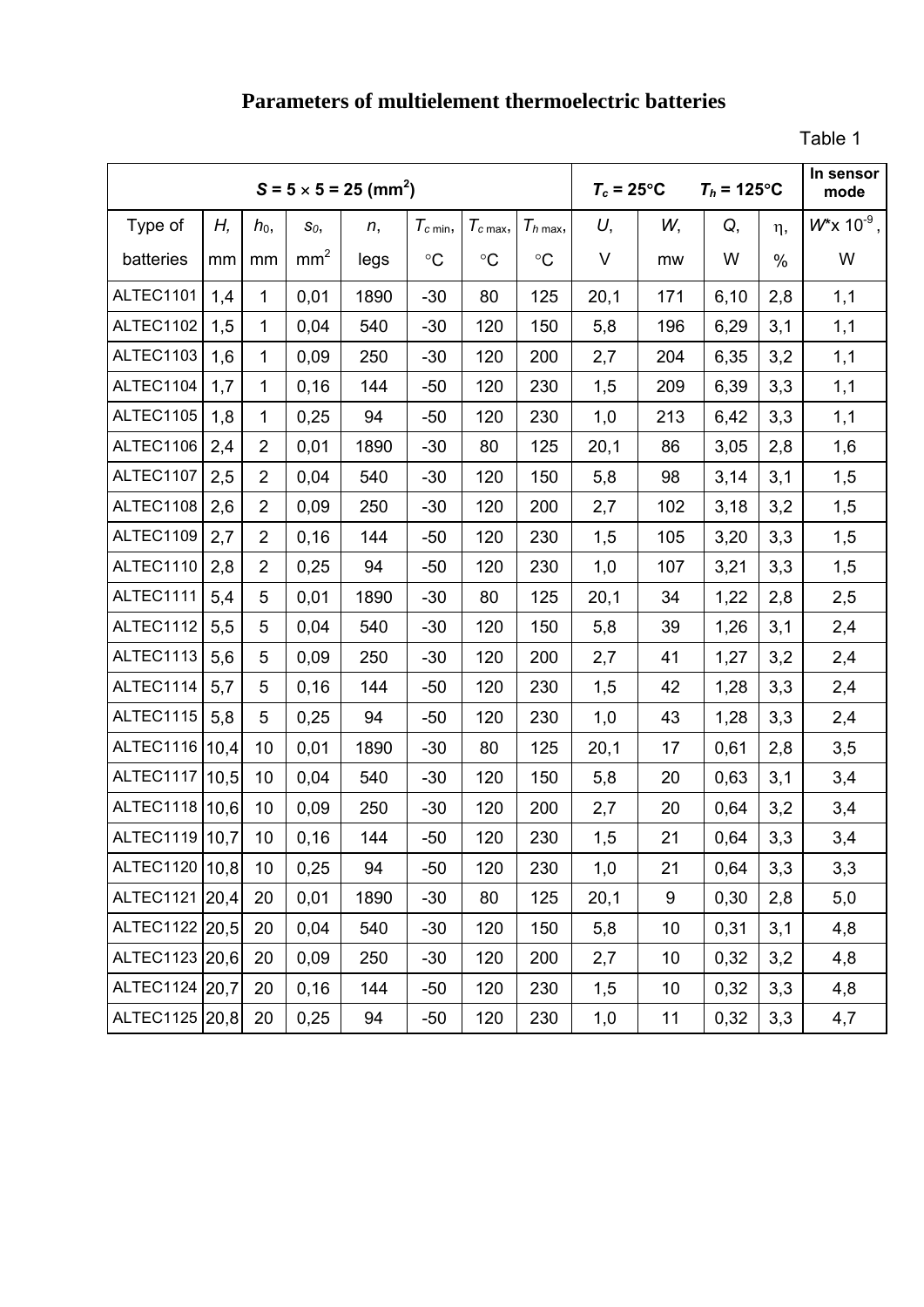Table 1 is continued.

|                  |      |                | $S = 10 \times 10 = 100$ (mm <sup>2</sup> ) | $T_c = 25^{\circ}$ C<br>$T_h$ = 125°C |              |                     |              | In sensor<br>mode |     |       |     |                            |
|------------------|------|----------------|---------------------------------------------|---------------------------------------|--------------|---------------------|--------------|-------------------|-----|-------|-----|----------------------------|
| Type of          | Н,   | $h_0$          | $S_0$                                       | n,                                    | $T_{c \min}$ | $T_{c \text{ max}}$ | $T_{h \max}$ | U,                | W,  | Q,    | η,  | $W^*$ x 10 <sup>-9</sup> , |
| batteries        | mm   | mm             | mm <sup>2</sup>                             | legs                                  | $\circ$ C    | $\rm ^{\circ}C$     | $\circ$ C    | $\vee$            | mW  | W     | %   | W                          |
| ALTEC1126        | 1,4  | $\mathbf{1}$   | 0,01                                        | 7560                                  | $-30$        | 80                  | 125          | 80,5              | 686 | 24,38 | 2,8 | 2,2                        |
| ALTEC1127        | 1,5  | $\mathbf{1}$   | 0,04                                        | 2162                                  | $-30$        | 120                 | 150          | 23,0              | 785 | 25,16 | 3,1 | 2,2                        |
| ALTEC1128        | 1,6  | $\mathbf{1}$   | 0,09                                        | 1006                                  | $-30$        | 120                 | 200          | 10,7              | 822 | 25,45 | 3,2 | 2,1                        |
| ALTEC1129        | 1,7  | 1              | 0,16                                        | 580                                   | $-50$        | 120                 | 230          | 6,2               | 842 | 25,61 | 3,3 | 2,1                        |
| ALTEC1130        | 1,8  | $\mathbf{1}$   | 0,25                                        | 376                                   | $-50$        | 120                 | 230          | 4,0               | 853 | 25,69 | 3,3 | 2,1                        |
| ALTEC1131        | 2,4  | $\overline{2}$ | 0,01                                        | 7560                                  | $-30$        | 80                  | 125          | 80,5              | 343 | 12,19 | 2,8 | 3,2                        |
| ALTEC1132        | 2,5  | $\overline{2}$ | 0,04                                        | 2162                                  | $-30$        | 120                 | 150          | 23,0              | 392 | 12,58 | 3,1 | 3,1                        |
| ALTEC1133        | 2,6  | $\overline{2}$ | 0,09                                        | 1006                                  | $-30$        | 120                 | 200          | 10,7              | 411 | 12,72 | 3,2 | 3,0                        |
| ALTEC1134        | 2,7  | $\overline{2}$ | 0,16                                        | 580                                   | $-50$        | 120                 | 230          | 6,2               | 421 | 12,80 | 3,3 | 3,0                        |
| ALTEC1135        | 2,8  | $\overline{2}$ | 0,25                                        | 376                                   | $-50$        | 120                 | 230          | 4,0               | 426 | 12,85 | 3,3 | 3,0                        |
| ALTEC1136        | 5,4  | 5              | 0,01                                        | 7560                                  | $-30$        | 80                  | 125          | 80,5              | 137 | 4,88  | 2,8 | 5,0                        |
| ALTEC1137        | 5,5  | 5              | 0,04                                        | 2162                                  | $-30$        | 120                 | 150          | 23,0              | 157 | 5,03  | 3,1 | 4,8                        |
| ALTEC1138        | 5,6  | 5              | 0,09                                        | 1006                                  | $-30$        | 120                 | 200          | 10,7              | 164 | 5,09  | 3,2 | 4,8                        |
| ALTEC1139        | 5,7  | 5              | 0, 16                                       | 580                                   | $-50$        | 120                 | 230          | 6,2               | 168 | 5,12  | 3,3 | 4,7                        |
| ALTEC1140        | 5,8  | 5              | 0,25                                        | 376                                   | $-50$        | 120                 | 230          | 4,0               | 171 | 5,14  | 3,3 | 4,7                        |
| ALTEC1141        | 10,4 | 10             | 0,01                                        | 7560                                  | $-30$        | 80                  | 125          | 80,5              | 69  | 2,44  | 2,8 | 7,1                        |
| ALTEC1142        | 10,5 | 10             | 0,04                                        | 2162                                  | $-30$        | 120                 | 150          | 23,0              | 78  | 2,52  | 3,1 | 6,8                        |
| ALTEC1143        | 10,6 | 10             | 0,09                                        | 1006                                  | $-30$        | 120                 | 200          | 10,7              | 82  | 2,54  | 3,2 | 6,7                        |
| ALTEC1144   10,7 |      | 10             | 0, 16                                       | 580                                   | $-50$        | 120                 | 230          | 6,2               | 84  | 2,56  | 3,3 | 6,7                        |
| ALTEC1145   10,8 |      | 10             | 0,25                                        | 376                                   | $-50$        | 120                 | 230          | 4,0               | 85  | 2,57  | 3,3 | 6,7                        |
| ALTEC1146 20,4   |      | 20             | 0,01                                        | 7560                                  | $-30$        | 80                  | 125          | 80,5              | 34  | 1,22  | 2,8 | 10,0                       |
| ALTEC1147 20,5   |      | 20             | 0,04                                        | 2162                                  | $-30$        | 120                 | 150          | 23,0              | 39  | 1,26  | 3,1 | 9,7                        |
| ALTEC1148 20.6   |      | 20             | 0,09                                        | 1006                                  | $-30$        | 120                 | 200          | 10,7              | 41  | 1,27  | 3,2 | 9,5                        |
| ALTEC1149 20.7   |      | 20             | 0, 16                                       | 580                                   | $-50$        | 120                 | 230          | 6,2               | 42  | 1,28  | 3,3 | 9,5                        |
| ALTEC1150 20,8   |      | 20             | 0,25                                        | 376                                   | $-50$        | 120                 | 230          | 4,0               | 43  | 1,28  | 3,3 | 9,5                        |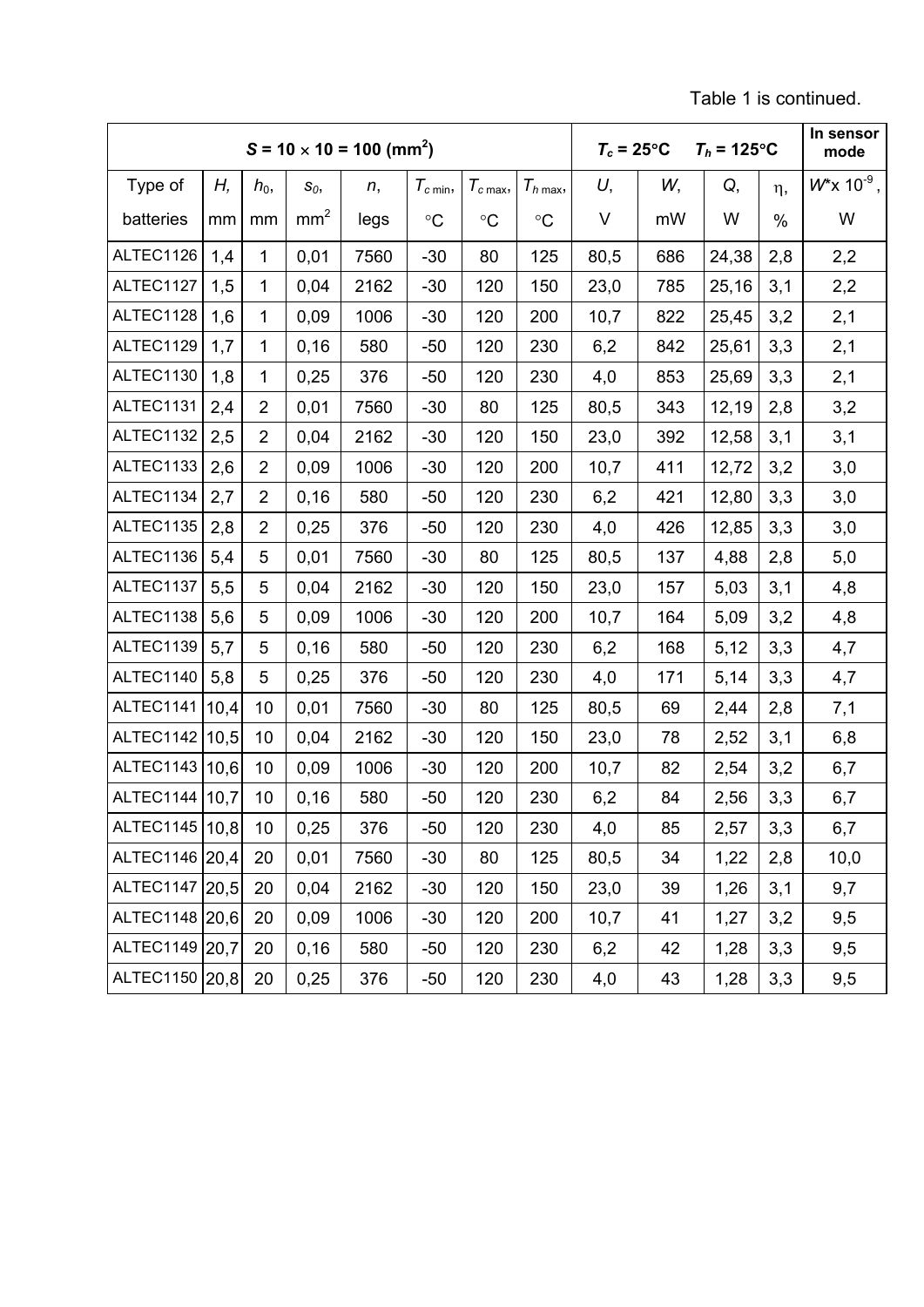|                  |      |                | $S = 15 \times 15 = 225$ (mm <sup>2</sup> ) | $T_c = 25^{\circ}$ C<br>$T_h$ = 125°C |                 |                 |                 | In sensor<br>mode |      |       |          |                            |
|------------------|------|----------------|---------------------------------------------|---------------------------------------|-----------------|-----------------|-----------------|-------------------|------|-------|----------|----------------------------|
| Type of          | Н,   | $h_0$          | $S_0$                                       | n,                                    | $T_{c \min}$    | $T_{c \max}$    | $T_{h \max}$    | U,                | W,   | Q,    | $\eta$ , | $W^*$ x 10 <sup>-9</sup> , |
| batteries        | mm   | mm             | mm <sup>2</sup>                             | legs                                  | $\rm ^{\circ}C$ | $\rm ^{\circ}C$ | $\rm ^{\circ}C$ | V                 | mW   | W     | $\%$     | W                          |
| ALTEC1151        | 1,4  | $\mathbf{1}$   | 0,01                                        | 17012                                 | $-30$           | 80              | 125             | 181,2             | 1544 | 54,86 | 2,8      | 3,4                        |
| ALTEC1152        | 1,5  | $\mathbf{1}$   | 0,04                                        | 4866                                  | $-30$           | 120             | 150             | 51,8              | 1766 | 56,61 | 3,1      | 3,2                        |
| ALTEC1153        | 1,6  | $\mathbf{1}$   | 0,09                                        | 2266                                  | $-30$           | 120             | 200             | 24,1              | 1851 | 57,27 | 3,2      | 3,2                        |
| ALTEC1154        | 1,7  | $\mathbf{1}$   | 0, 16                                       | 1306                                  | $-50$           | 120             | 230             | 13,9              | 1896 | 57,63 | 3,3      | 3,2                        |
| ALTEC1155        | 1,8  | $\mathbf{1}$   | 0,25                                        | 848                                   | $-50$           | 120             | 230             | 9,0               | 1924 | 57,85 | 3,3      | 3,2                        |
| ALTEC1156        | 2,4  | $\overline{2}$ | 0,01                                        | 17012                                 | $-30$           | 80              | 125             | 181,2             | 772  | 27,43 | 2,8      | 4,7                        |
| ALTEC1157        | 2,5  | $\overline{2}$ | 0,04                                        | 4866                                  | $-30$           | 120             | 150             | 51,8              | 883  | 28,31 | 3,1      | 4,6                        |
| ALTEC1158        | 2,6  | $\overline{2}$ | 0,09                                        | 2266                                  | $-30$           | 120             | 200             | 24,1              | 925  | 28,64 | 3,2      | 4,5                        |
| ALTEC1159        | 2,7  | $\overline{2}$ | 0,16                                        | 1306                                  | $-50$           | 120             | 230             | 13,9              | 948  | 28,82 | 3,3      | 4,5                        |
| ALTEC1160        | 2,8  | $\overline{2}$ | 0,25                                        | 848                                   | $-50$           | 120             | 230             | 9,0               | 962  | 28,92 | 3,3      | 4,5                        |
| ALTEC1161        | 5,4  | 5              | 0,01                                        | 17012                                 | $-30$           | 80              | 125             | 181,2             | 309  | 10,97 | 2,8      | 7,5                        |
| ALTEC1162        | 5,5  | 5              | 0,04                                        | 4866                                  | $-30$           | 120             | 150             | 51,8              | 353  | 11,32 | 3,1      | 7,2                        |
| ALTEC1163        | 5,6  | 5              | 0,09                                        | 2266                                  | $-30$           | 120             | 200             | 24,1              | 370  | 11,45 | 3,2      | 7,2                        |
| ALTEC1164        | 5,7  | 5              | 0, 16                                       | 1306                                  | $-50$           | 120             | 230             | 13,9              | 379  | 11,53 | 3,3      | 7,1                        |
| ALTEC1165        | 5,8  | 5              | 0,25                                        | 848                                   | $-50$           | 120             | 230             | 9,0               | 385  | 11,57 | 3,3      | 7,1                        |
| ALTEC1166   10,4 |      | 10             | 0,01                                        | 17012                                 | $-30$           | 80              | 125             | 181,2             | 154  | 5,49  | 2,8      | 10,6                       |
| ALTEC1167        | 10,5 | 10             | 0,04                                        | 4866                                  | $-30$           | 120             | 150             | 51,8              | 177  | 5,66  | 3,1      | 10,2                       |
| ALTEC1168        | 10,6 | 10             | 0,09                                        | 2266                                  | $-30$           | 120             | 200             | 24,1              | 185  | 5,73  | 3,2      | 10,1                       |
| ALTEC1169   10,7 |      | 10             | 0,16                                        | 1306                                  | $-50$           | 120             | 230             | 13,9              | 190  | 5,76  | 3,3      | 10,1                       |
| ALTEC1170   10,8 |      | 10             | 0,25                                        | 848                                   | $-50$           | 120             | 230             | 9,0               | 192  | 5,78  | 3,3      | 10,0                       |
| ALTEC1171 20,4   |      | 20             | 0,01                                        | 17012                                 | $-30$           | 80              | 125             | 181,2             | 77   | 2,74  | 2,8      | 15,0                       |
| ALTEC1172 20,5   |      | 20             | 0,04                                        | 4866                                  | $-30$           | 120             | 150             | 51,8              | 88   | 2,83  | 3,1      | 14,5                       |
| ALTEC1173 20,6   |      | 20             | 0,09                                        | 2266                                  | $-30$           | 120             | 200             | 24,1              | 93   | 2,86  | 3,2      | 14,3                       |
| ALTEC1174 20,7   |      | 20             | 0, 16                                       | 1306                                  | $-50$           | 120             | 230             | 13,9              | 95   | 2,88  | 3,3      | 14,2                       |
| ALTEC1175 20,8   |      | 20             | 0,25                                        | 848                                   | $-50$           | 120             | 230             | 9,0               | 96   | 2,89  | 3,3      | 14,2                       |